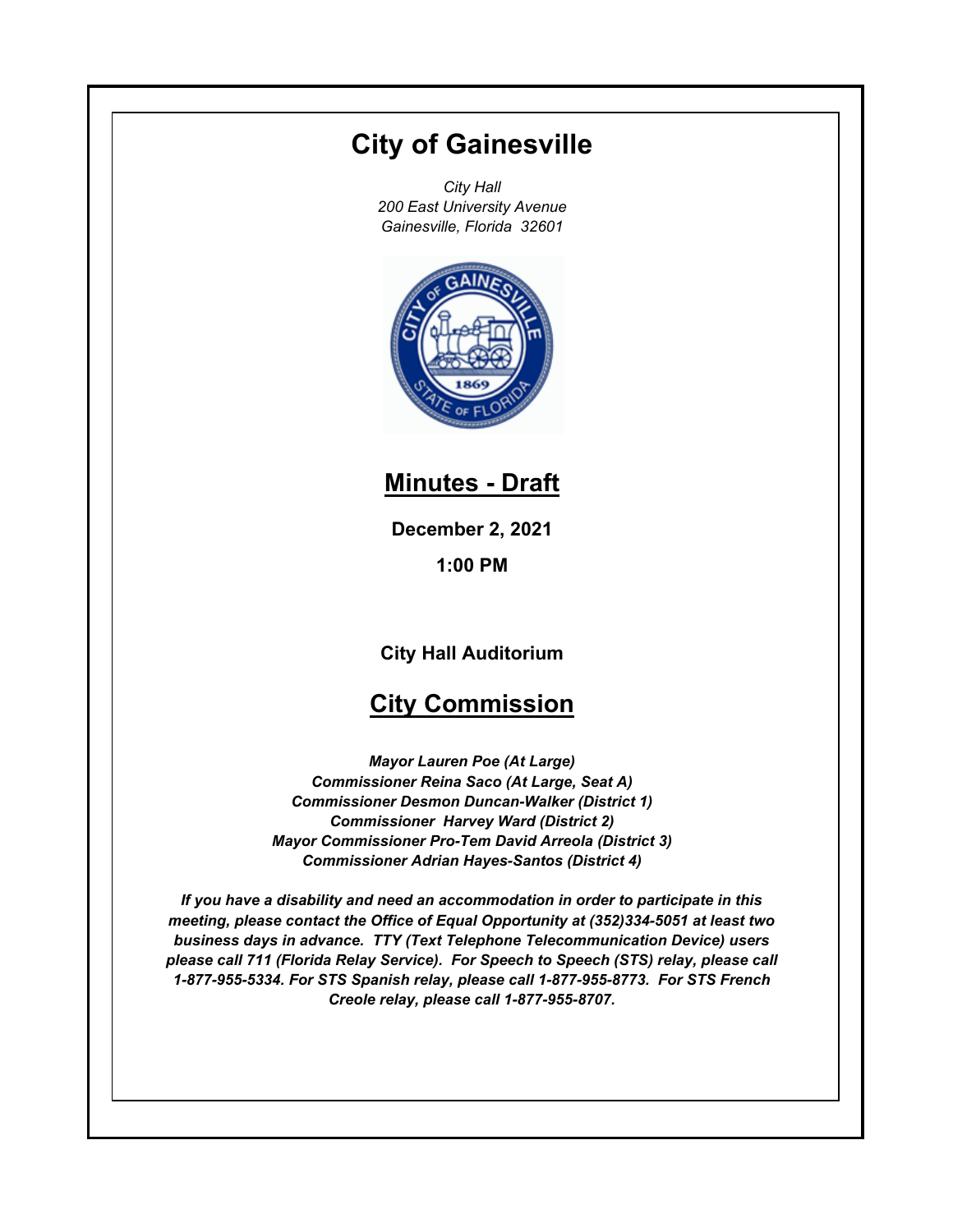### **CALL TO ORDER - 1:00 PM**

## **AGENDA STATEMENT**

## **ROLL CALL**

|         | Commissioner Saco attended virtually.                                                                                                                            |  |  |
|---------|------------------------------------------------------------------------------------------------------------------------------------------------------------------|--|--|
|         | Present 6 - Commissioner Hayes-Santos, Mayor Poe, Commissioner Saco,<br>Commissioner Ward, Commissioner Duncan-Walker, and<br>Mayor-Commissioner Pro Tem Arreola |  |  |
| 210720. | <b>Commissioner Saco - Attendance Affidavit</b>                                                                                                                  |  |  |

Need to click on Item Number for attachment.

## **INVOCATION**

#### **ADOPTION OF CONSENT AGENDA (CA) - GRU, General Government, Audit & Finance Committee and General Policy Committee Items CA**

*Modifications: 1. File #210664 (Resignations from Various Boards ) - Changed Text File and Added Back-up; 2. File #210647 (FY 2021 Year-End Investment Performance Reports) - Added Item; 3. File #210648 (FY 2021 Year-End Performance Reports for the City of Gainesville Fuel Hedging Program) - Added Item; and 4. Pull CA-7 and C-12.*

**A motion was made by Commissioner Hayes-Santos, seconded by Commissioner Ward, that this Matter be Adopted on the Consent Agenda with Modifications. The motion carried by the following vote:**

Aye: 6 - Commissioner Hayes-Santos, Mayor Poe, Commissioner Saco, Commissioner Ward, Commissioner Duncan-Walker, and Mayor-Commissioner Pro Tem Arreola

# **CA-1** [210672.](http://gainesville.legistar.com/gateway.aspx?m=l&id=/matter.aspx?key=33454) **Approval of Minutes from the November 18, 2021 City Commission Meeting (B)**

**RECOMMENDATION** *The City Commission approve the November 18, 2021 minutes.*

**Approved as Recommended**

# **CA-2** [210671.](http://gainesville.legistar.com/gateway.aspx?m=l&id=/matter.aspx?key=33453) **Appointments to City Commission Advisory Boards and Committees (B) RECOMMENDATION** *The City Commission appoint:*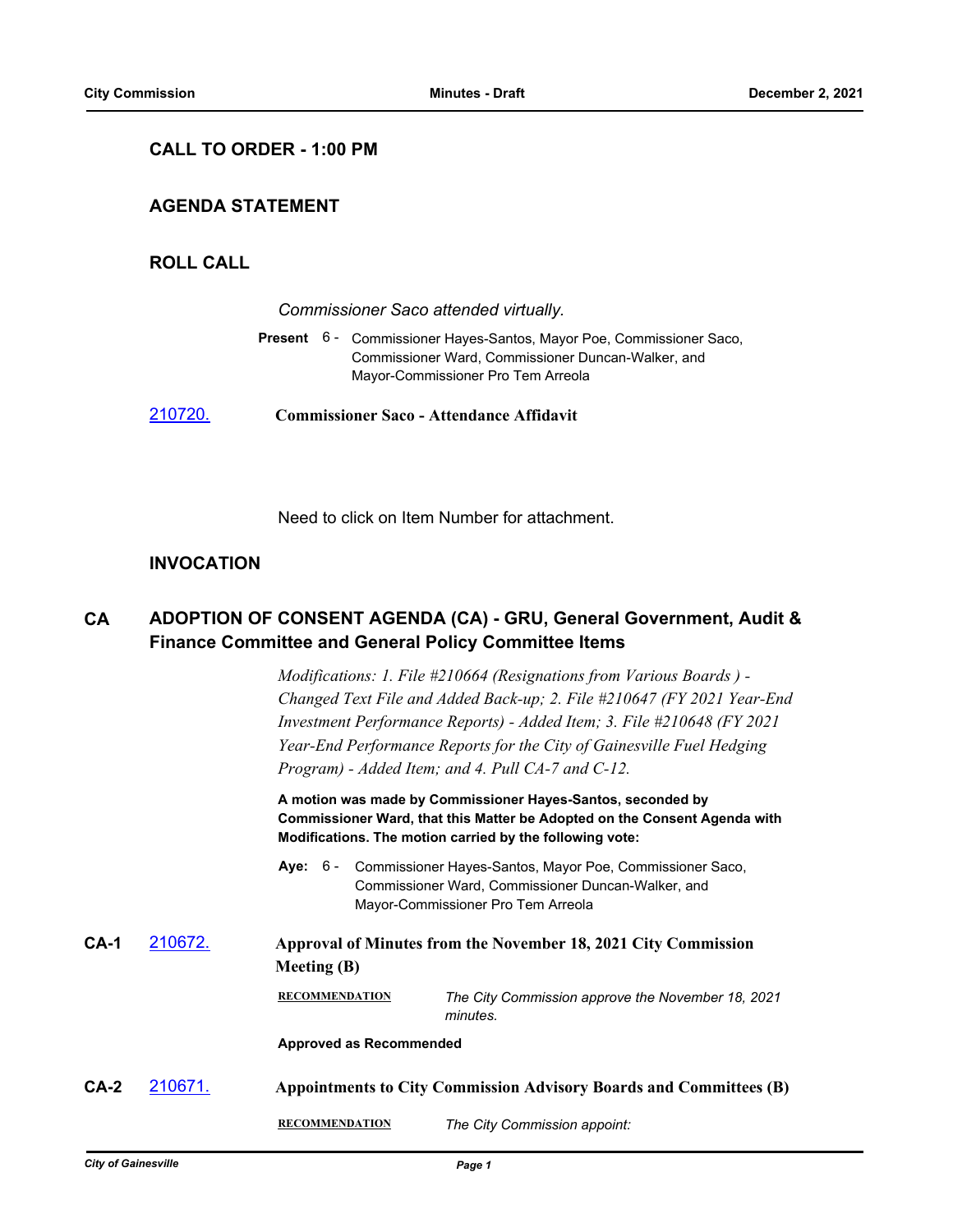*Debra Krawczykiewi to the Gainesville Human Rights Board for a partial term to end on 2/22/2022 and consecutively a full term expiring 2/22/2025.*

*Cloretta Daniels to the Public Recreation and Parks Board for a partial term to end 6/1/2022 and Steven Kee to the Student Seat ending on 9/30/2022.*

**Approved as Recommended**

| $CA-3$ | 210664. | <b>Resignation of Adi Basu-Dutta from the Affordable Housing Advisory</b> |
|--------|---------|---------------------------------------------------------------------------|
|        |         | Board, Marie Small from the Citizen's Advisory Board for Community        |
|        |         | Development, Spencer Byrne-Seres from the Gainesville Art in Public       |
|        |         | Places Trust, Leslie Barszczak, Haroon Papa and Shayna Rich from the      |
|        |         | Gainesville Human Rights Board, Patricia Sohn from the Student            |
|        |         | <b>Community Relations Advisory Board and Carla Lewis from the Wild</b>   |
|        |         | <b>Spaces Public Places Citizen's Oversight Committee (B)</b>             |
|        |         |                                                                           |

| <b>RECOMMENDATION</b> | The City Commission accepts the resignation of Adi     |
|-----------------------|--------------------------------------------------------|
|                       | Basu-Dutta, Marie Small, Spencer Byrne-Seres, Leslie   |
|                       | Barszczak, Haroon Papa, Shayna Rich, Patricia Sohn and |
|                       | Carla Lewis, effective immediately.                    |

**Approved as Recommended**

## **CA-4** [210660.](http://gainesville.legistar.com/gateway.aspx?m=l&id=/matter.aspx?key=33442) **Bid Award - H. Spurgeon Cherry Pool Aquatics Center Renovations and Parking Lot Reconstruction (B)**

This item is a request for the City Commission to authorize the bid award to Blackwater Construction Services, LLC for the H. Spurgeon Cherry Pool Aquatics Center Renovations and Parking Lot Reconstruction, located at 1001 NW 31st Drive.

| <b>RECOMMENDATION</b> | The City Commission: 1) award the bid to Blackwater        |
|-----------------------|------------------------------------------------------------|
|                       | Construction Services, LLC for the construction of the H.  |
|                       | Spurgeon Cherry Pool Aquatics Center Renovations and       |
|                       | Parking Lot Reconstruction; and 2) authorize the City      |
|                       | Manager or designee to execute all contract documents and  |
|                       | other necessary documents, subject to approval by the City |
|                       | Attorney as to form and legality.                          |
|                       |                                                            |

### **Approved as Recommended**

## **CA-5** [200513.](http://gainesville.legistar.com/gateway.aspx?m=l&id=/matter.aspx?key=32056) **Request to Release Lien at 421 SE 13th Street (B)**

**RECOMMENDATION** *The City Commission accept the Magistrate's ruling and Staff's recommendation and reduce the lien to \$2,000 and authorize the City Mayor to execute a release of lien.*

**Approved as Recommended**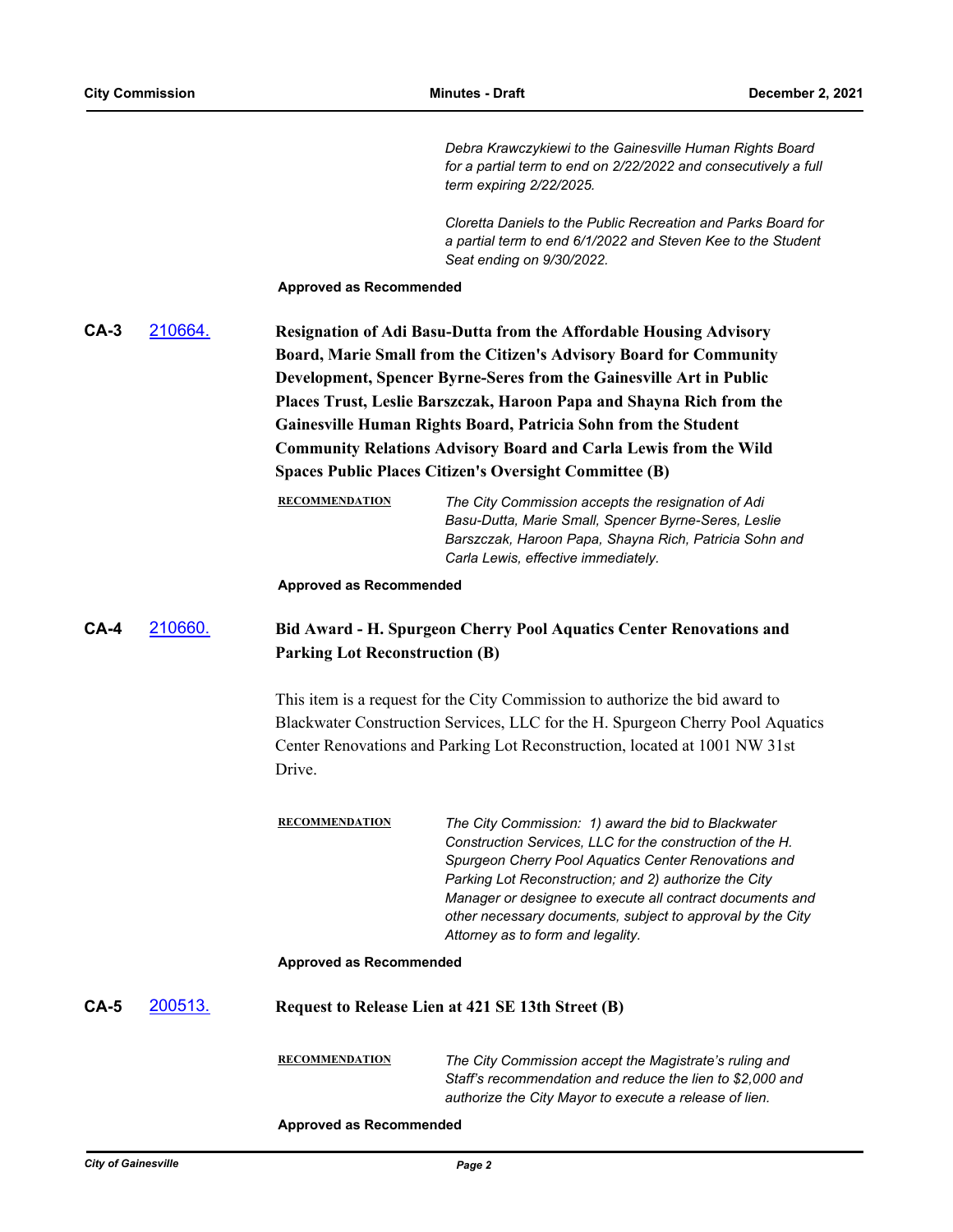| $CA-6$       | 210459.         | Request to Release Lien at 829 NE 29th Terrace (B) |                                                                                                                                                                                                                                    |
|--------------|-----------------|----------------------------------------------------|------------------------------------------------------------------------------------------------------------------------------------------------------------------------------------------------------------------------------------|
|              |                 | <b>RECOMMENDATION</b>                              | The City Commission amend the Magistrate's ruling and<br>accept Staff's recommendation and reduce the lien to \$150.00<br>and authorize the City Mayor to execute a release of lien.                                               |
|              |                 | <b>Approved as Recommended</b>                     |                                                                                                                                                                                                                                    |
| CA-8         | <u> 210482.</u> |                                                    | Request to Release Lien at 7234 NW 21st Way (B)                                                                                                                                                                                    |
|              |                 | <b>RECOMMENDATION</b>                              | The City Commission accept the Magistrate's ruling and<br>Staff's recommendation that the fines be reduced to \$2,500<br>and authorize the City Mayor to execute a release of lien.                                                |
|              |                 | <b>Approved as Recommended</b>                     |                                                                                                                                                                                                                                    |
| $CA-9$       | 210645.         |                                                    | <b>Gainesville Regional Utilities Internally Prepared Preliminary Budget to</b><br><b>Actual Comparison for the Year Ended September 30, 2021 (B)</b>                                                                              |
|              |                 | <b>RECOMMENDATION</b>                              | The Audit and Finance Committee recommends the City<br>Commission accept Gainesville Regional Utilities Internally<br>Prepared Preliminary Budget to Actual Comparison for the<br>Year Ended September 30, 2021.                   |
|              |                 | <b>Approved as Recommended</b>                     |                                                                                                                                                                                                                                    |
| <b>CA-10</b> | 210652.         |                                                    | <b>GRU Badge Access and Physical Key Management Audit (B)</b>                                                                                                                                                                      |
|              |                 | <b>RECOMMENDATION</b>                              | The Audit and Finance Committee recommends the City<br>Commission accept the City Auditor's report.                                                                                                                                |
|              |                 | <b>Approved as Recommended</b>                     |                                                                                                                                                                                                                                    |
| <b>CA-11</b> | 210653.         | <b>Body Worn Camera Compliance Audit (B)</b>       |                                                                                                                                                                                                                                    |
|              |                 | <b>RECOMMENDATION</b>                              | The Audit and Finance Committee recommends the City<br>Commission accept the City Auditor's report.                                                                                                                                |
|              |                 | <b>Approved as Recommended</b>                     |                                                                                                                                                                                                                                    |
| <b>CA-13</b> | 210647.         | Fund, Evergreen Cemetery Trust Fund (B)            | Fiscal Year 2021 Year-End Investment Performance Reports for the City of<br><b>Gainesville Operating Fund, General Employees' Pension Fund, Police</b><br>Officers' and Firefighters' Pension Fund, Retiree Health Insurance Trust |
|              |                 | Performance Reports.                               | City Commission to review various Fiscal Year 2021 Year-End Investment                                                                                                                                                             |
|              |                 | <b>RECOMMENDATION</b>                              | The Audit and Finance Committee recommends the City<br>Commission: 1) review the submitted investment performance                                                                                                                  |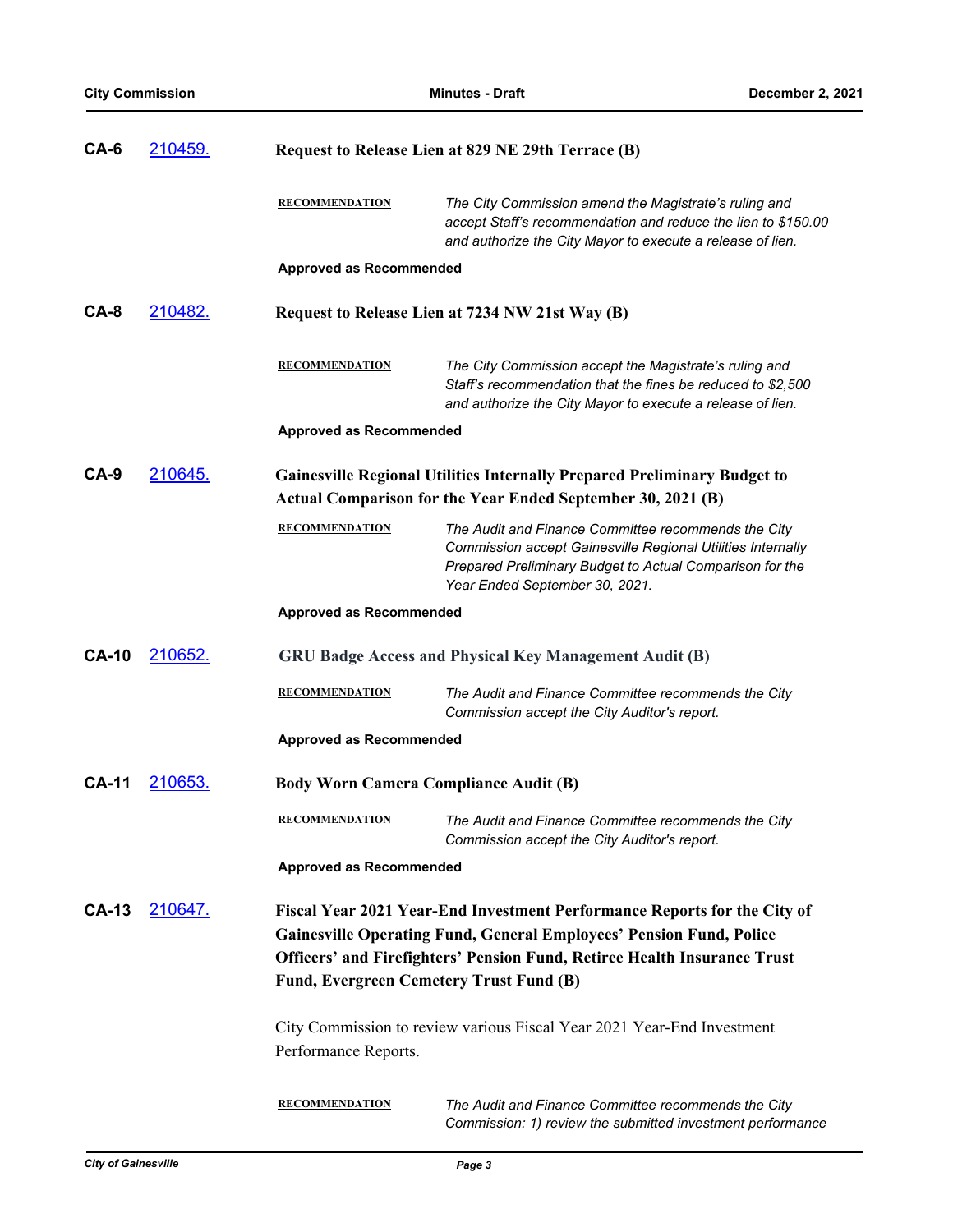*reports; and 2) approve the submitted investment reports.*

#### **Approved as Recommended**

**CA-14** [210648.](http://gainesville.legistar.com/gateway.aspx?m=l&id=/matter.aspx?key=33430) **Fiscal Year 2021 Year-End Performance Report for the City of Gainesville Fuel Hedging Program (B)**

> City Commission to review the Fiscal Year 2021 Year-End Fuel Hedging Program Performance Report.

**RECOMMENDATION** *The Audit & Finance Committee recommends the City Commission 1.) review the submitted Fuel Hedging Program performance report; 2) approve the submitted Fuel Hedging Program performance report.*

**Approved as Recommended**

## **ADOPTION OF REGULAR AGENDA**

*Modifications: 1. File #210565 (Second Budget Amendment to the FY 2022 GG Financial and Operating Plan Budget) - Added Item; and Hear CA-7 and CA-12.*

*Public Comment: Nathan Skop, Jo Beaty, Telford Cartright and Donald Shepherd.*

**A motion was made by Commissioner Hayes-Santos, seconded by Commissioner Ward, that this Matter be Adopted with Modifications. The motion carried by the following vote:**

**Aye:** Commissioner Hayes-Santos, Mayor Poe, Commissioner Saco, Commissioner Ward, Commissioner Duncan-Walker, and Mayor-Commissioner Pro Tem Arreola Aye: 6 -

**EARLY PUBLIC COMMENT - Members of the public who are unable to wait for their agenda item(s) to be called during the meeting may speak during Early Public Comment. Comment is limited to three (3) minutes on one agenda item or five (5) minutes on two or more agenda items. Speaking during Early Public Comment waives the right to comment during later agenda items.**

*Lisa Gavidia and Telford Cartright.*

**GENERAL PUBLIC COMMENT - Members of the public may speak for up to three (3) minutes per meeting on any item not on the agenda. General Public Comment may be submitted in advance by pre-recorded voice message only (see page 2 for details). The General Public Comment period shall not exceed 30 minutes total.**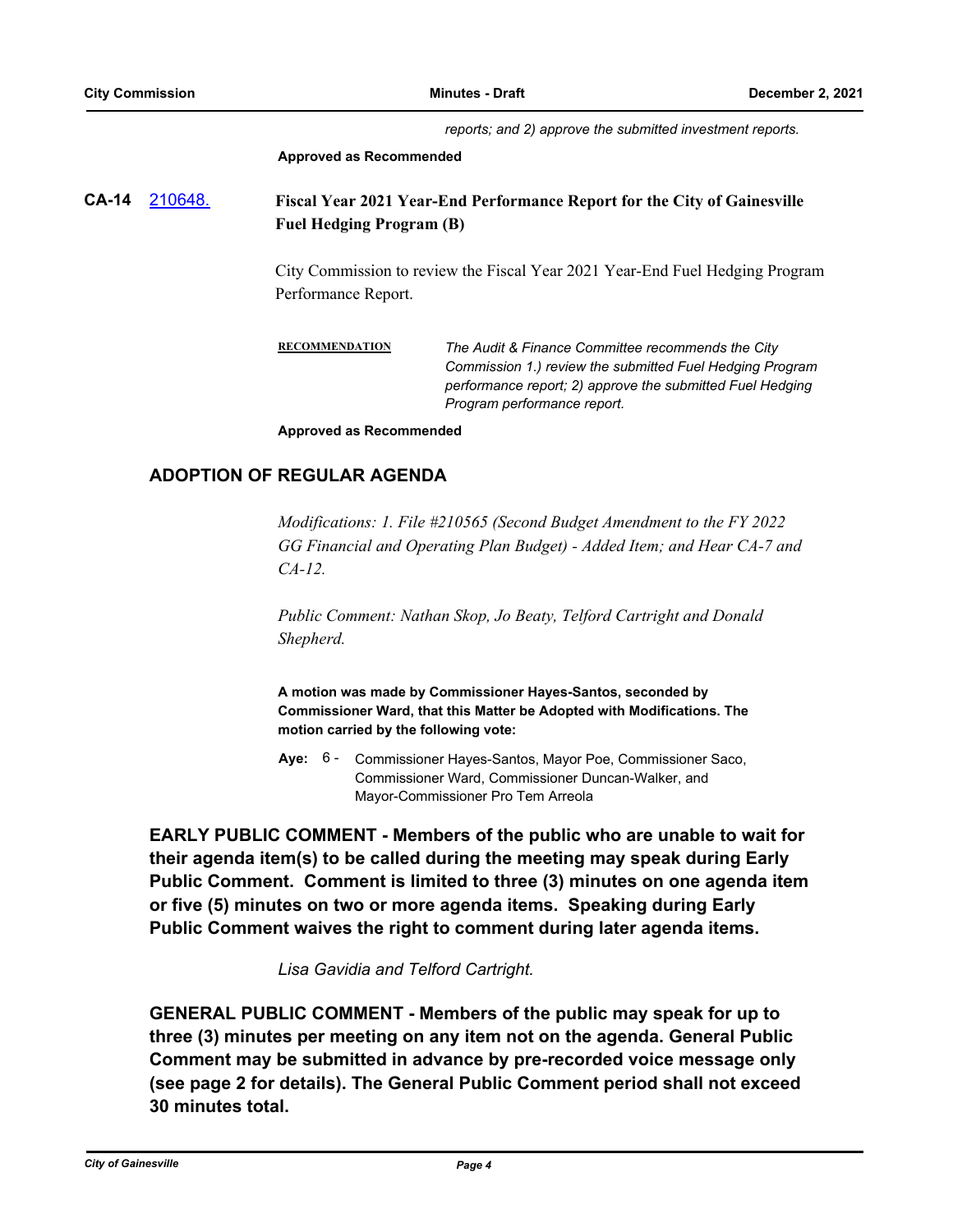*Nathan Skop, Beverly Craig, Jo Beaty, Debbie Martinez, Tana Silva, Milford Griner and Donald Shepherd.*

#### **BUSINESS DISCUSSION ITEMS (BD) - GRU and General Government items placed on the agenda by the Charter Officers or moved from Consent. BD**

**BD-1** [210453.](http://gainesville.legistar.com/gateway.aspx?m=l&id=/matter.aspx?key=33235) **University of Florida Campus Development Agreement (B)**

*Motion: 1) Defer to January 6, 2022 Commission meeting to make a decision; and 2) Put this item first on the agenda.*

*Cynthia Curry, Interim City Manager spoke to the item.*

*Andrew Persons, Director of Sustainable Development spoke to the item.*

*Linda Dixon, UF spoke to the item.*

*Public Comment: Bobby Murner, Telford Cartwright, Amanda Princelab, Tana Silva, Rentz Torez, Donald Shepherd and Sheila Payne.*

**RECOMMENDATION** *The City Commission adopt the 2020-2030 UF Campus Development Agreement.*

**A motion was made by Commissioner Duncan-Walker, seconded by Commissioner Saco, that this Matter be Approved, as shown above. The motion carried by the following vote:**

Aye: 6 - Commissioner Hayes-Santos, Mayor Poe, Commissioner Saco, Commissioner Ward, Commissioner Duncan-Walker, and Mayor-Commissioner Pro Tem Arreola

**BD-2** [200805.](http://gainesville.legistar.com/gateway.aspx?m=l&id=/matter.aspx?key=32348) **Gainesville Fire Rescue Growth and Expansion Feasibility Master Plan Presentation (B)**

> This item recommends the City Commission hear a presentation from Emergency Services Consulting International, Inc. for the Gainesville Fire Rescue Growth and Expansion Feasibility Master Plan.

*Assistant Fire Chief Hesson spoke to the item.*

*Stuart McElhaney gave a presentation.*

*Pubic Comment: Richard Hoffman and DonaldShepherd.*

*Commissioner Arreola left the meeting at 3:00 PM.*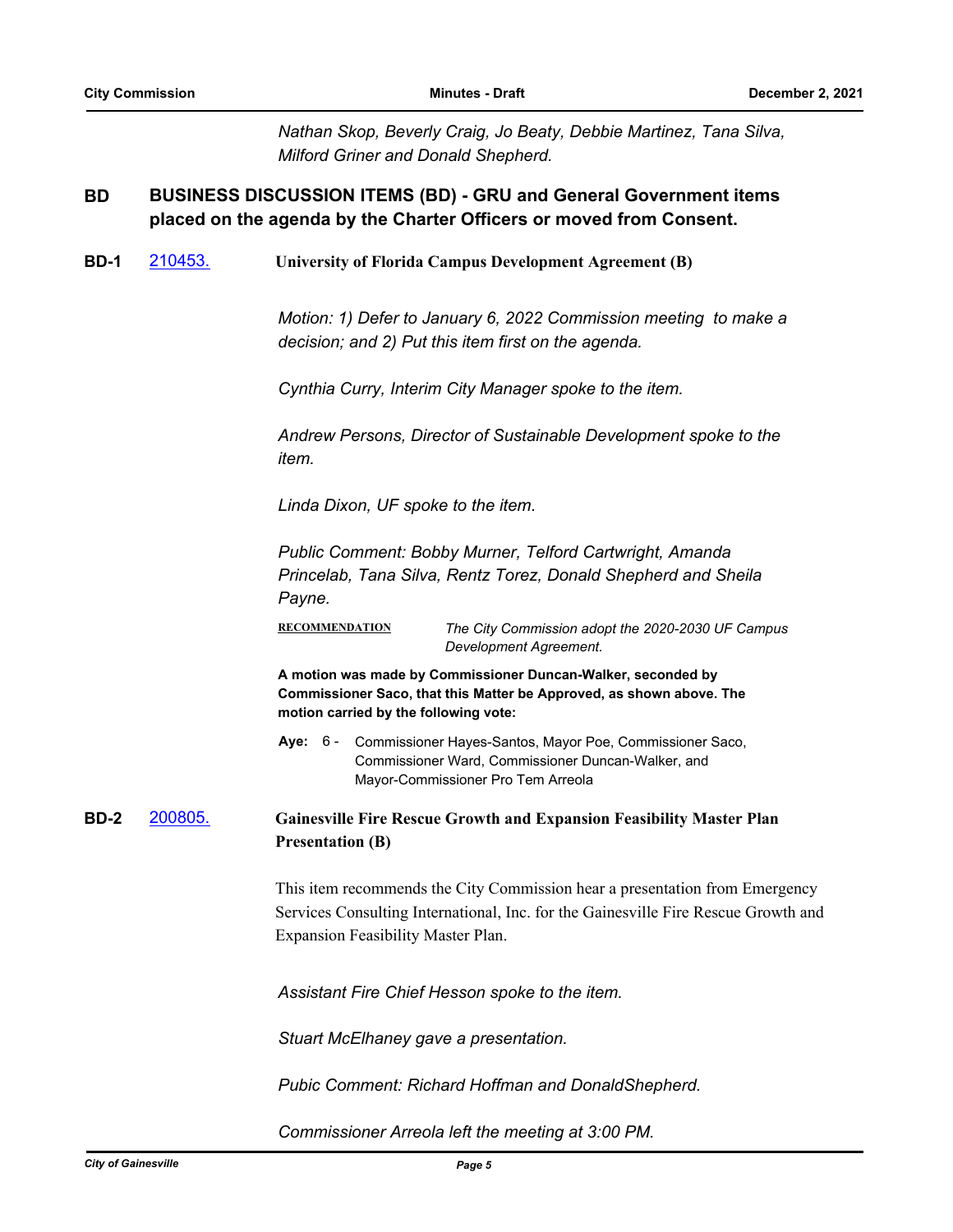| <b>City Commission</b> |         |                                       | <b>Minutes - Draft</b>                                                                                                                                                                                                                                                                                                              |  |  |
|------------------------|---------|---------------------------------------|-------------------------------------------------------------------------------------------------------------------------------------------------------------------------------------------------------------------------------------------------------------------------------------------------------------------------------------|--|--|
|                        |         | <b>RECOMMENDATION</b>                 | The City Commission: 1) hear the presentation from<br>Emergency Services Consulting International, Inc. (ESCI);<br>and 2) provide direction to staff regarding follow up actions.                                                                                                                                                   |  |  |
|                        |         | Heard                                 |                                                                                                                                                                                                                                                                                                                                     |  |  |
| <b>BD-3</b>            | 210509. |                                       | <b>Bid Award for Exterior Maintenance Service Downtown Gainesville (B)</b>                                                                                                                                                                                                                                                          |  |  |
|                        |         | potential areas of service.           | Motion: Approve with considerations, look at larger area but p_<br>down services; and 2) Look at hours of service and come back with                                                                                                                                                                                                |  |  |
|                        |         |                                       | Cynthia Curry, Interim City Manager spoke to the item.                                                                                                                                                                                                                                                                              |  |  |
|                        |         |                                       | Phil Mann, Director of Public Works spoke to the item.                                                                                                                                                                                                                                                                              |  |  |
|                        |         | Skop.                                 | <b>Public Comment: Donald Shepherd, Debbie Martinez and Nathan</b>                                                                                                                                                                                                                                                                  |  |  |
|                        |         | <b>RECOMMENDATION</b>                 | The City Commission 1) award bid to Contractors Enterprise<br>in the amount of \$110,000 (with the option of 4 additional<br>1-year renewals at \$110,000.00 each); and 2) authorize the<br>City Manager to execute the contract and any related<br>documents, subject to approval by the City Attorney as to<br>form and legality. |  |  |
|                        |         | motion carried by the following vote: | A motion was made by Commissioner Hayes-Santos, seconded by<br>Commissioner Ward, that this Matter be Approved, as shown above. The                                                                                                                                                                                                 |  |  |
|                        |         | Aye:                                  | 5 - Commissioner Hayes-Santos, Mayor Poe, Commissioner Saco,<br>Commissioner Ward, and Commissioner Duncan-Walker                                                                                                                                                                                                                   |  |  |
|                        |         | Absent:<br>$1 -$                      | Mayor-Commissioner Pro Tem Arreola                                                                                                                                                                                                                                                                                                  |  |  |
| <b>CA-7</b>            | 210467. |                                       | Request to Release Lien at 2509 NE 11th Place (B)                                                                                                                                                                                                                                                                                   |  |  |
|                        |         |                                       | Pete Backhaus, Code Enforcement Manager spoke to the item.                                                                                                                                                                                                                                                                          |  |  |
|                        |         | item.                                 | Andrew Persons, Director of Sustainable Development spoke to the                                                                                                                                                                                                                                                                    |  |  |
|                        |         |                                       | Public Comment: Nathan Skop, Tana Silva and Debbie Martinez.                                                                                                                                                                                                                                                                        |  |  |
|                        |         | <b>RECOMMENDATION</b>                 | The City Commission reject the Magistrate's ruling and grant<br>Staff's recommendation that the fines not be reduced due to<br>this property being problematic for the neighborhood,<br>generating illegal activity and police calls for service.                                                                                   |  |  |
|                        |         | motion carried by the following vote: | A motion was made by Commissioner Hayes-Santos, seconded by<br>Commissioner Ward, that this Matter be Approved as Recommended. The                                                                                                                                                                                                  |  |  |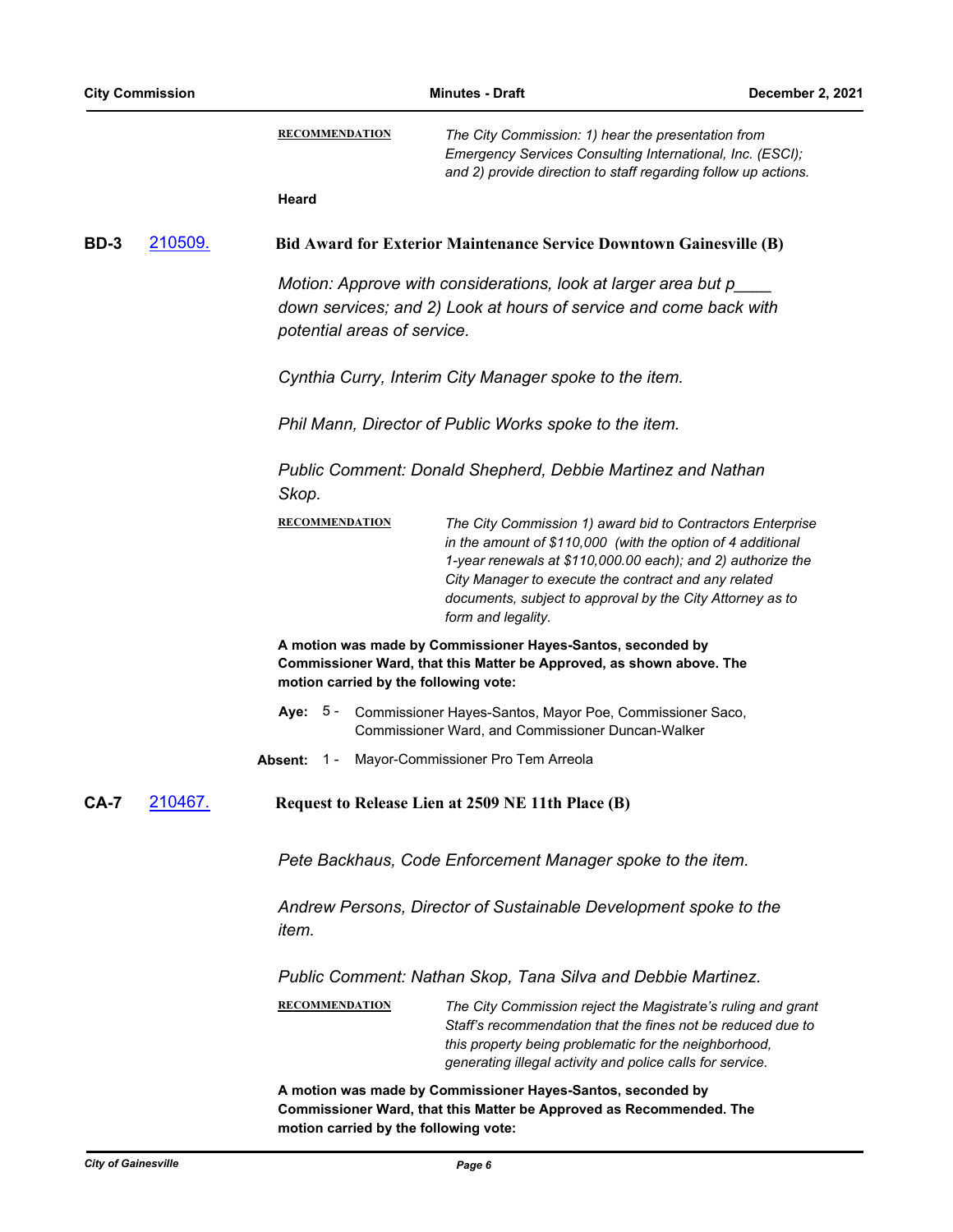|  | Aye: 4 - Commissioner Hayes-Santos, Mayor Poe, Commissioner Saco, and |
|--|-----------------------------------------------------------------------|
|  | Commissioner Ward                                                     |

- **Nay:** 1 Commissioner Duncan-Walker
- **Absent:** 1 Mayor-Commissioner Pro Tem Arreola

### **CA-12** [210655.](http://gainesville.legistar.com/gateway.aspx?m=l&id=/matter.aspx?key=33437) **City Auditor Quarterly Update (B)**

*Public Comment: Nathan Skop, Tana Silva, Jo Beaty and Donald Shepherd.*

**RECOMMENDATION** *The Audit and Finance Committee recommends the City Commission accept the City Auditor's report and the addition of one new audit to the audit plan.*

**A motion was made by Commissioner Hayes-Santos, seconded by Commissioner Ward, that this Matter be Approved, as Recommended. The motion carried by the following vote:**

**Aye 5- Commissioner Hayes-Santos, Mayor Poe, Commissioner Saco, Commissioner Ward, and Commissioner Duncan-Walker**

**Absent: 1 - Mayor-Commissioner Pro Tem Arreola**

## **CC COMMISSION COMMENT**

**RECESS - 4:54 PM**

## **RECONVENE - 5:45 PM**

## **PLEDGE OF ALLEGIANCE**

## **PR PROCLAMATIONS/SPECIAL RECOGNITIONS (PR)**

**PR-1** [210667.](http://gainesville.legistar.com/gateway.aspx?m=l&id=/matter.aspx?key=33449) **World AIDS Day - December 1, 2021 (B)**

**RECOMMENDATION** *Let's Talk About It Community Health Worker Natalie Davis, DOH-Alachua County Regional Minority AIDS Coordinator Marize Farag, and Peers Empowering Peers President Marvene Edwards to accept the proclamation.*

**Heard**

**EARLY PUBLIC COMMENT - Members of the public who are unable to wait for their agenda item(s) to be called during the meeting may speak during Early Public Comment. Comment is limited to three (3) minutes on one agenda item or five (5) minutes on two or more agenda items. Speaking during Early Public Comment waives the right to comment during later agenda items.**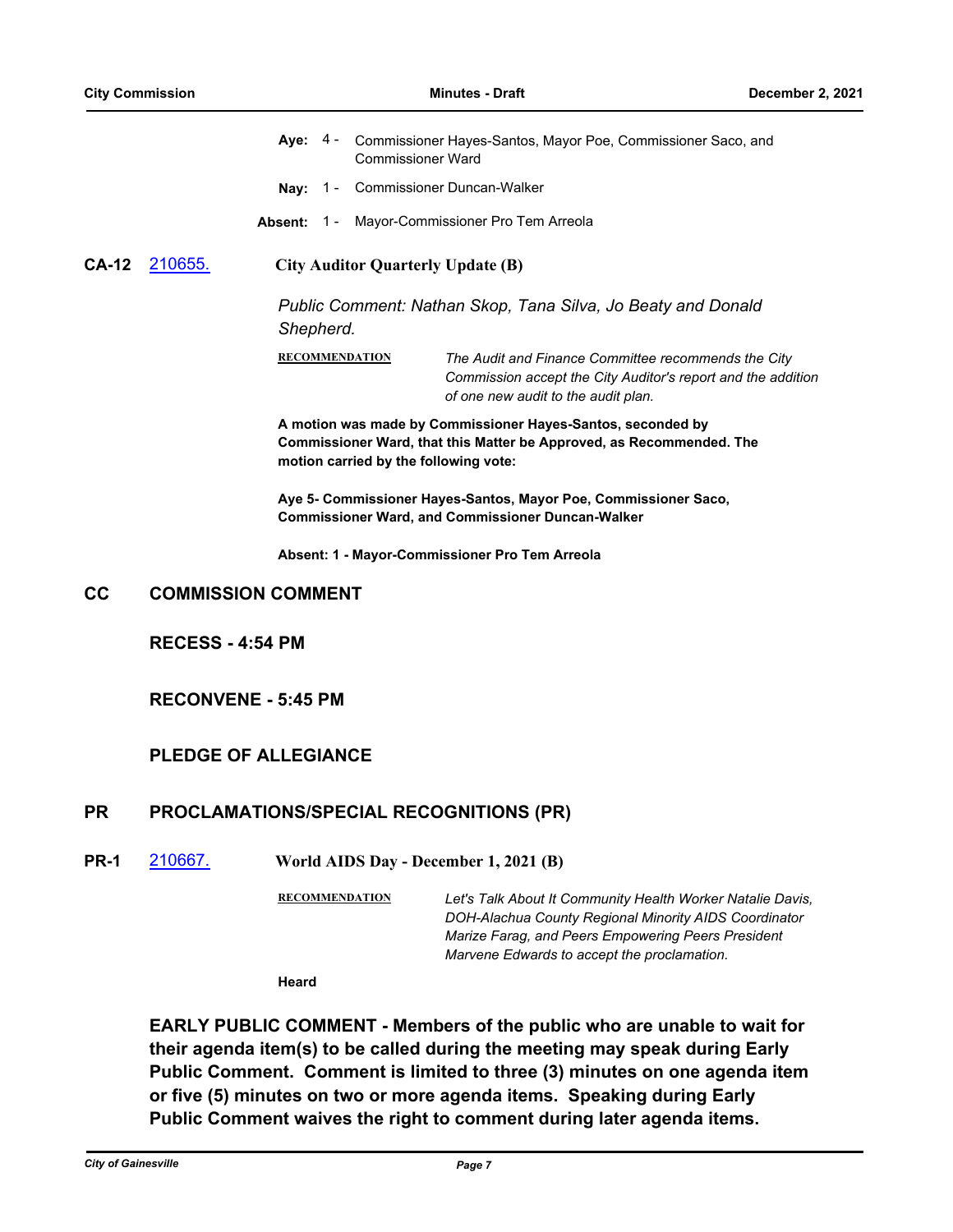*Telford Cartwright and Sheila Payne.*

## **NBR RESOLUTIONS (NBR) - NON BINDING**

## **RE RESOLUTIONS - ROLL CALL REQUIRED (RE)**

## **RE-3** [210547.](http://gainesville.legistar.com/gateway.aspx?m=l&id=/matter.aspx?key=33329) **Green Ridge Unit 1 Vacation (B)**

Petition CC-21-44 SUB. DRMP, Inc. (David Sowell), agent for Henderson, R L Jr Trustee. Request to vacate the plat, Green Ridge Unit 1 OR 98/590 Tax Parcel 06496-000-000. Returning the subject property into non-platted acreage. Zoned: RMF-5 (12 units/acre multi-family residential district). Located between NW 8th Avenue and Newberry Road, west of NW 36th Drive.

*Dan Nee, Interim City Attorney spoke to the item.*

*Lawrence Calderon, Planner III gave a presentation.*

*Andrew Persons, Director of Sustainable Development spoke to the item.*

*Public Comment: Maria Jones, Laurie Canter, Nathan Skop, Alex Terabaki, Jillian Keeser, Telford Cartwright, Megan Walker, Ann Pruem, Rentz Torrez, Daniel Canter, Sheila Payne, Deborah Almeda and John Almeda.*

**RECOMMENDATION** *Staff recommends that the City Commission approve Petition CC-21-44 SUB and adopt the proposed resolution.*

**A motion was made by Commissioner Hayes-Santos, seconded by Commissioner Saco, that this Matter be Adopted (Resolution). The motion carried by the following vote:**

- Aye: 4 Commissioner Hayes-Santos, Mayor Poe, Commissioner Saco, and Commissioner Ward
- **Nay:** 2 Commissioner Duncan-Walker, and Mayor-Commissioner Pro Tem Arreola

**RE-1** [210663.](http://gainesville.legistar.com/gateway.aspx?m=l&id=/matter.aspx?key=33445) **Resolution Accepting Report of Board of Canvassers - Special Election 2021 (B)**

> A resolution of the City Commission of the City of Gainesville, Florida, accepting the report of the Board of Canvassers for the City of Gainesville, Florida, special election held November 16, 2021; and providing an immediate effective date.

**RECOMMENDATION** *The City Commission adopt the proposed resolution.*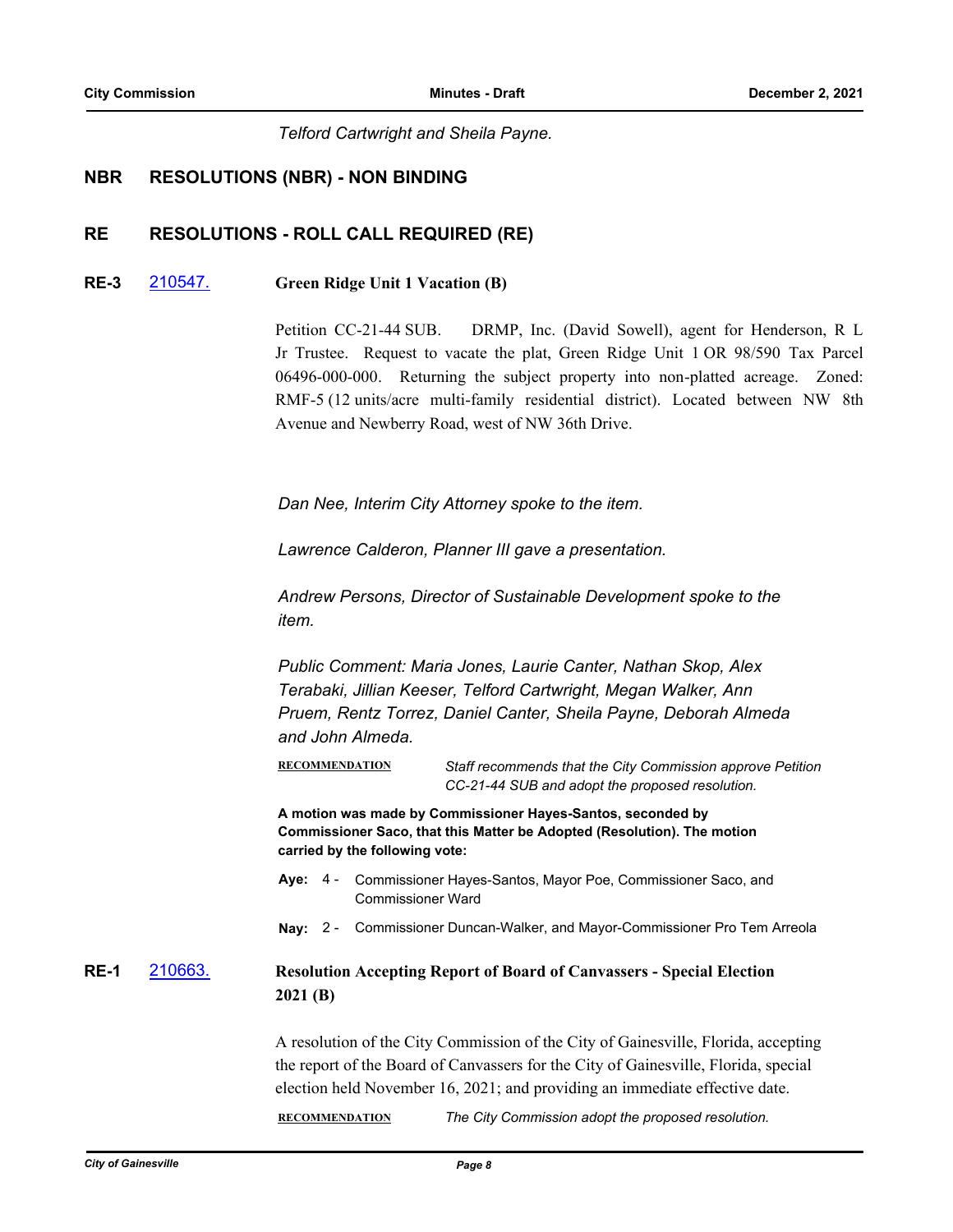|             |         | A motion was made by Commissioner Hayes-Santos, seconded by<br>Commissioner Ward, that this Matter be Adopted (Resolution). The motion<br>carried by the following vote:                                                                                                                                                                                                                                   |
|-------------|---------|------------------------------------------------------------------------------------------------------------------------------------------------------------------------------------------------------------------------------------------------------------------------------------------------------------------------------------------------------------------------------------------------------------|
|             |         | Aye: 6 - Commissioner Hayes-Santos, Mayor Poe, Commissioner Saco,<br>Commissioner Ward, Commissioner Duncan-Walker, and<br>Mayor-Commissioner Pro Tem Arreola                                                                                                                                                                                                                                              |
| <b>RE-2</b> | 210548. | <b>Resolution Amending and Restating the Rules of the City Commission (B)</b>                                                                                                                                                                                                                                                                                                                              |
|             |         | Resolution No. 210548                                                                                                                                                                                                                                                                                                                                                                                      |
|             |         | A Resolution of the City of Gainesville, Florida amending and restating the rules of<br>the City Commission; providing a repealing clause and providing an immediate<br>effective date.                                                                                                                                                                                                                    |
|             |         | Motion: Approve staff resolution with two changes: 1) Page 1, line 36 to<br>10:00 am; and 2) Page 13, Section E2B, add ad hominem attacks as<br>disruptive activity and bring back another resolution to require speaker<br>cards.                                                                                                                                                                         |
|             |         | Dan Nee, Interim City Attorney spoke to the item.                                                                                                                                                                                                                                                                                                                                                          |
|             |         | Public Comment: Nathan Skop, Tana Silva, Armando Grundy-Gomes<br>and Jo Beaty.                                                                                                                                                                                                                                                                                                                             |
|             |         | <b>RECOMMENDATION</b><br>The City Commission adopt the proposed Resolution.                                                                                                                                                                                                                                                                                                                                |
|             |         | A motion was made by Commissioner Hayes-Santos, seconded by<br>Commissioner Ward, that this Matter be Adopted (Resolution). The motion<br>carried by the following vote:                                                                                                                                                                                                                                   |
|             |         | Aye: 6 - Commissioner Hayes-Santos, Mayor Poe, Commissioner Saco,<br>Commissioner Ward, Commissioner Duncan-Walker, and<br>Mayor-Commissioner Pro Tem Arreola                                                                                                                                                                                                                                              |
| <b>RE-4</b> | 210681. | <b>Green Ridge Unit 2 Plat Vacation (B)</b>                                                                                                                                                                                                                                                                                                                                                                |
|             |         | Petition CC-21-44 SUB.<br>DRMP, Inc. (David Sowell), agent for Henderson, R L<br>Jr Trustee. Request to vacate the plats, Green Ridge Unit 298/596, respectively,<br>Tax Parcel 06496-000-000.<br>Returning the subject property into non-platted<br>Zoned: RMF-5 (12 units/acre multi-family residential district). Located<br>acreage.<br>between NW 8th Avenue and Newberry Road, west of NW 36th Drive |

*Lawrence Calderon, Planner III gave a presentation.*

*Public Comment: Maria Jones*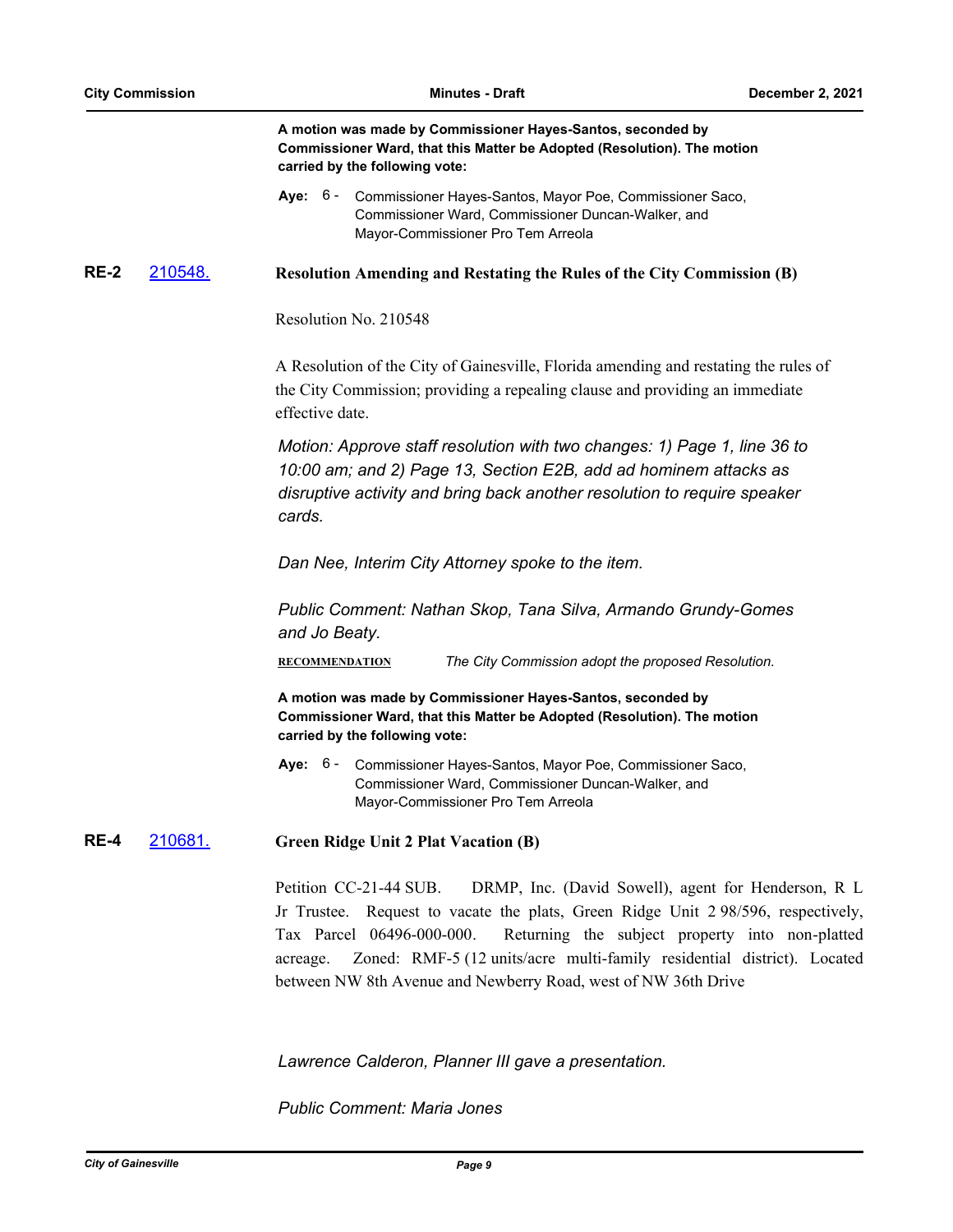| <b>City Commission</b> |         |                                | <b>Minutes - Draft</b>                                                                                                                                                    |  |
|------------------------|---------|--------------------------------|---------------------------------------------------------------------------------------------------------------------------------------------------------------------------|--|
|                        |         | <b>RECOMMENDATION</b>          | Staff recommends that the City Commission approve Petition<br>CC-21-44 SUB and adopt the proposed resolution.                                                             |  |
|                        |         | carried by the following vote: | A motion was made by Commissioner Hayes-Santos, seconded by<br>Commissioner Ward, that this Matter be Adopted (Resolution). The motion                                    |  |
|                        |         | <b>Commissioner Ward</b>       | Aye: 4 - Commissioner Hayes-Santos, Mayor Poe, Commissioner Saco, and                                                                                                     |  |
|                        |         | Nay: $2 -$                     | Commissioner Duncan-Walker, and Mayor-Commissioner Pro Tem Arreola                                                                                                        |  |
| <b>RE-5</b>            | 210565. | and Operating Plan Budget (B)  | Second Budget Amendment to the FY 2022 General Government Financial                                                                                                       |  |
|                        |         |                                | Public Comment: Nathan Skop and Armando Grundy-Gomes.                                                                                                                     |  |
|                        |         | <b>RECOMMENDATION</b>          | The City Commission: (1) Review the proposed amendatory<br>budget resolution; and if acceptable, (2) recommend that the<br>City Commission adopt the proposed resolution. |  |
|                        |         | carried by the following vote: | A motion was made by Commissioner Hayes-Santos, seconded by<br>Commissioner Ward, that this Matter be Adopted (Resolution). The motion                                    |  |
|                        |         | <b>Aye: 6 -</b>                | Commissioner Hayes-Santos, Mayor Poe, Commissioner Saco,<br>Commissioner Ward, Commissioner Duncan-Walker, and<br>Mayor-Commissioner Pro Tem Arreola                      |  |
| <b>PH</b>              |         | <b>PUBLIC HEARINGS (PH)</b>    |                                                                                                                                                                           |  |
| <b>SR</b>              |         |                                | <b>ORDINANCES, 2ND READING - ROLL CALL REQUIRED (SR)</b>                                                                                                                  |  |

## **SR-1** [190981.](http://gainesville.legistar.com/gateway.aspx?m=l&id=/matter.aspx?key=31262) **Quasi-Judicial - Rezoning 20.73 Acres of Property Located Northwest of the Intersection of SW 43rd Street and SW 24th Avenue (B)**

Ordinance No. 190981

An ordinance of the City of Gainesville, Florida, amending the Zoning Map Atlas by rezoning approximately 20.73 acres of property generally located northwest of the intersection of SW 43rd Street and SW 24th Avenue, as more specifically described in this ordinance, from Residential Multi-Family (RMF-8), Residential Multi-Family (RMF-7), and Single/Multi-Family (RMF-5) to Urban 9 (U9); providing directions to the City Manager; providing a severability clause; providing a repealing clause; and providing an effective date.

**RECOMMENDATION** *The City Commission adopt the proposed ordinance.*

**A motion was made by Commissioner Hayes-Santos, seconded by Commissioner Ward, that this Matter be Adopted on Final Reading (Ordinance). The motion carried by the following vote:**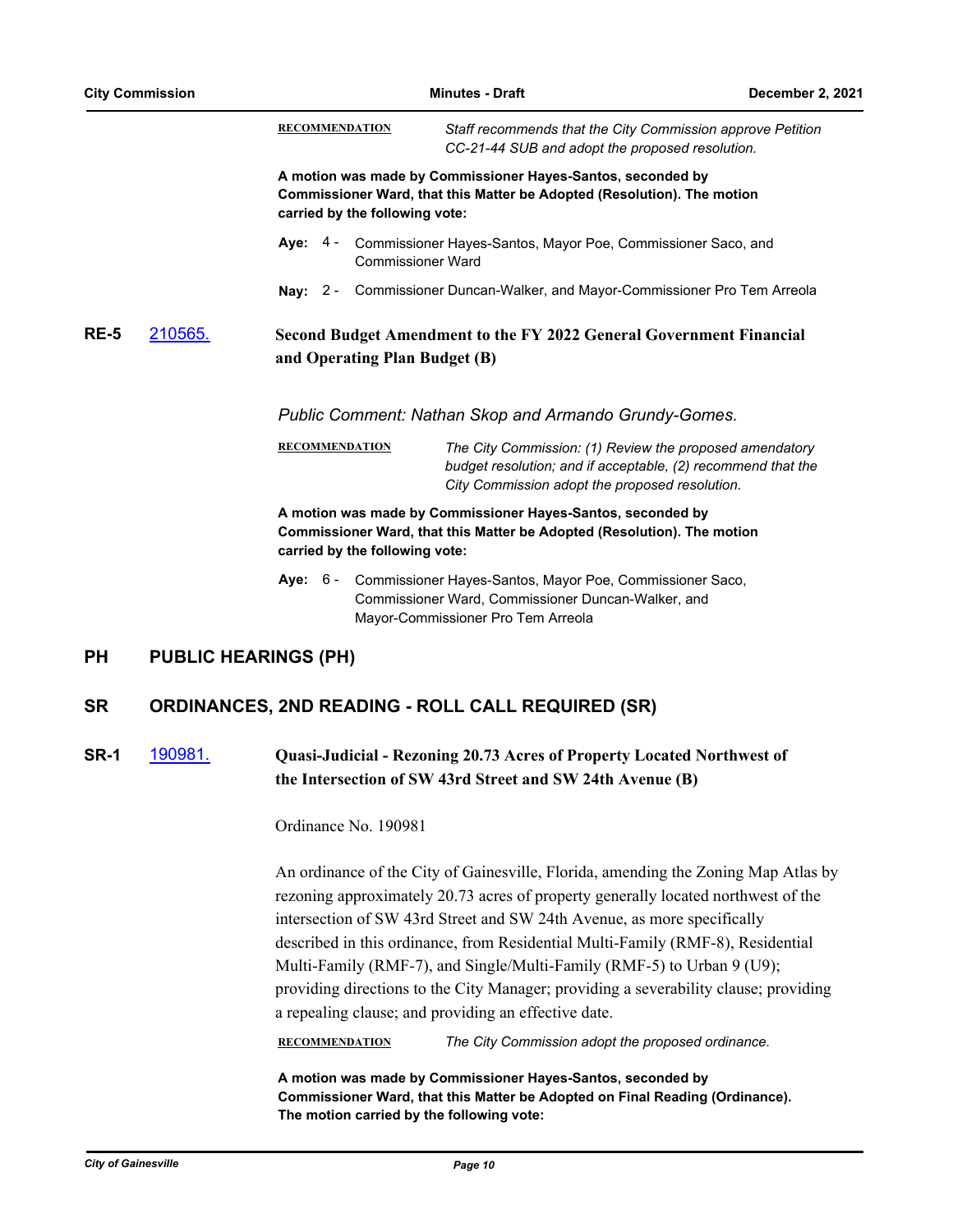|      |                | Aye: 5 - Commissioner Hayes-Santos, Mayor Poe, Commissioner Saco,<br>Commissioner Ward, and Mayor-Commissioner Pro Tem Arreola                                                                                                                                                                                                                                                                                                                                                                                                                                                                                                |
|------|----------------|-------------------------------------------------------------------------------------------------------------------------------------------------------------------------------------------------------------------------------------------------------------------------------------------------------------------------------------------------------------------------------------------------------------------------------------------------------------------------------------------------------------------------------------------------------------------------------------------------------------------------------|
|      |                | Nay: 1 - Commissioner Duncan-Walker                                                                                                                                                                                                                                                                                                                                                                                                                                                                                                                                                                                           |
| SR-2 | 200886.        | Land Use Change - 83.79 Acres of Property located on the 755-1100 block<br>on the south side of NE 39th Avenue (B)                                                                                                                                                                                                                                                                                                                                                                                                                                                                                                            |
|      |                | Ordinance No. 200886                                                                                                                                                                                                                                                                                                                                                                                                                                                                                                                                                                                                          |
|      |                | An ordinance of the City of Gainesville, Florida, amending the Future Land Use<br>Map of the Comprehensive Plan by changing the land use category of<br>approximately 83.79 acres of property generally located on the 755-1100 block on<br>the south side of NE 39th Avenue, as more specifically described in this ordinance,<br>from Planned Use District (PUD) to Commercial (C), Urban Mixed- Use (UMU),<br>and Residential Low-Density (RL); providing directions to the City Manager;<br>providing a severability clause; providing a repealing clause; and providing an<br>effective date.                            |
|      |                | The City Commission adopt the proposed ordinance.<br><b>RECOMMENDATION</b>                                                                                                                                                                                                                                                                                                                                                                                                                                                                                                                                                    |
|      |                | A motion was made by Commissioner Hayes-Santos, seconded by<br>Commissioner Ward, that this Matter be Continued to January 6, 2022 City<br>Commission Meeting and Re-Advertise. The motion carried by the following<br>vote:                                                                                                                                                                                                                                                                                                                                                                                                  |
|      |                | Commissioner Hayes-Santos, Mayor Poe, Commissioner Saco,<br><b>Aye: 6 -</b><br>Commissioner Ward, Commissioner Duncan-Walker, and<br>Mayor-Commissioner Pro Tem Arreola                                                                                                                                                                                                                                                                                                                                                                                                                                                       |
| AR   |                | <b>ORDINANCES, ADOPTION READINGS - ROLL CALL REQUIRED</b>                                                                                                                                                                                                                                                                                                                                                                                                                                                                                                                                                                     |
| AR-1 | <u>191037.</u> | Land Use Change - 1.79 Acres of Property located West of I-75, North of<br>SW Archer Road and East of SW 43rd Street (B)                                                                                                                                                                                                                                                                                                                                                                                                                                                                                                      |
|      |                | Ordinance No. 191037                                                                                                                                                                                                                                                                                                                                                                                                                                                                                                                                                                                                          |
|      |                | An ordinance of the City of Gainesville, Florida, amending the Future Land Use<br>Map of the Comprehensive Plan by changing the land use category of<br>approximately 1.79 acres of property generally located south of Tax Parcel No.<br>06800-006-001, west of Interstate 75, north of SW Archer Road, and east of SW<br>43rd Street, as more specifically described in this ordinance, from Alachua County<br>Tourist/Entertainment to City of Gainesville Commercial (C); providing directions to<br>the City Manager; providing a severability clause; providing a repealing clause; and<br>providing an effective date. |

## *Bedez Massey, Planner I gave a presentation.*

**RECOMMENDATION** *The City Commission adopt the proposed ordinance.*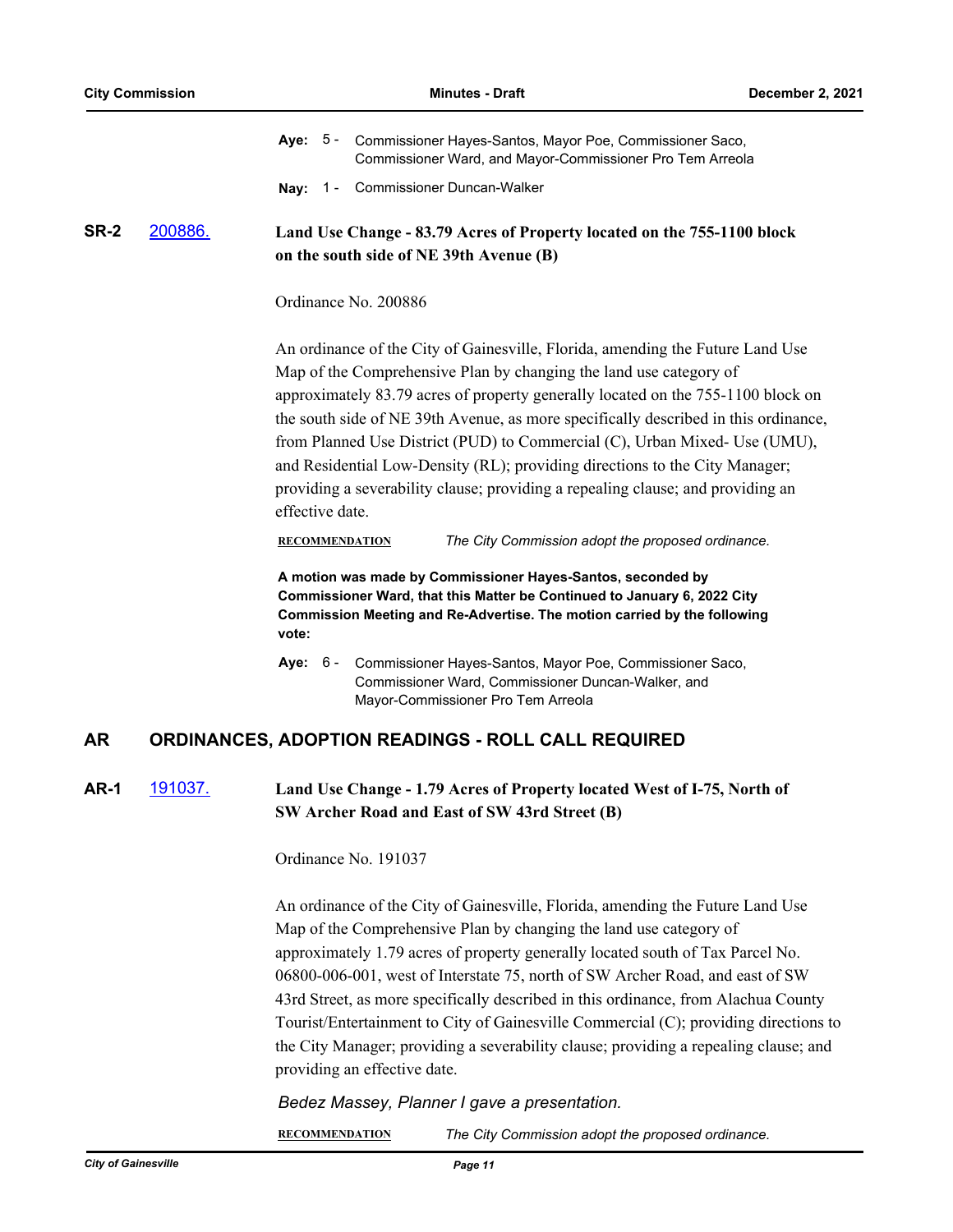**A motion was made by Commissioner Hayes-Santos, seconded by Commissioner Ward, that this Matter be Adopted (Ordinance) on Adoption Reading. The motion carried by the following vote:**

**AR-2** [191038.](http://gainesville.legistar.com/gateway.aspx?m=l&id=/matter.aspx?key=31319) **Quasi-Judicial - Rezoning 1.79 Acres of Property located West of I-75, N of SW Archer Road and East of SW 43rd Street (B)**

Ordinance No. 191038

An ordinance of the City of Gainesville, Florida, amending the Zoning Map Atlas by rezoning 1.79 acres of property generally located south of Tax Parcel No. 06800-006-001, west of Interstate 75, north of SW Archer Road, and east of SW 43rd Street, from Alachua County Business, Tourist and Entertainment (BR-1) to City of Gainesville General Business (BUS); providing directions to the City Manager; providing a severability clause; providing a repealing clause; and providing an effective date.

*Bedez Massey, Planner I gave a presentation.*

*Public Comment: Nathan Skop*

**RECOMMENDATION** *The City Commission adopt the proposed ordinance.*

**A motion was made by Commissioner Hayes-Santos, seconded by Commissioner Ward, that this Matter be Adopted (Ordinance) on Adoption Reading. The motion carried by the following vote:**

**Aye:** Commissioner Hayes-Santos, Mayor Poe, Commissioner Saco, Commissioner Ward, Commissioner Duncan-Walker, and Mayor-Commissioner Pro Tem Arreola Aye: 6 -

## **FR ORDINANCES, 1ST READING - ROLL CALL REQUIRED (FR)**

## **FR-1** [201088.](http://gainesville.legistar.com/gateway.aspx?m=l&id=/matter.aspx?key=32631) **Proposed revisions to Chapter 8 titled "Discrimination" of the City Code of Ordinances (B)**

Ordinance No. 201088

An ordinance of the City of Gainesville, Florida, amending Chapter 8, Section 8-88, of the Code of Ordinances, relating to prohibition of discrimination in the sale or rental of housing, by adding a provision clarifying prohibitions against discrimination based on "lawful source of income;" providing directions to the codifier; providing a severability clause; providing a repealing clause; and providing an immediate effective date.

Aye: 6 - Commissioner Hayes-Santos, Mayor Poe, Commissioner Saco, Commissioner Ward, Commissioner Duncan-Walker, and Mayor-Commissioner Pro Tem Arreola